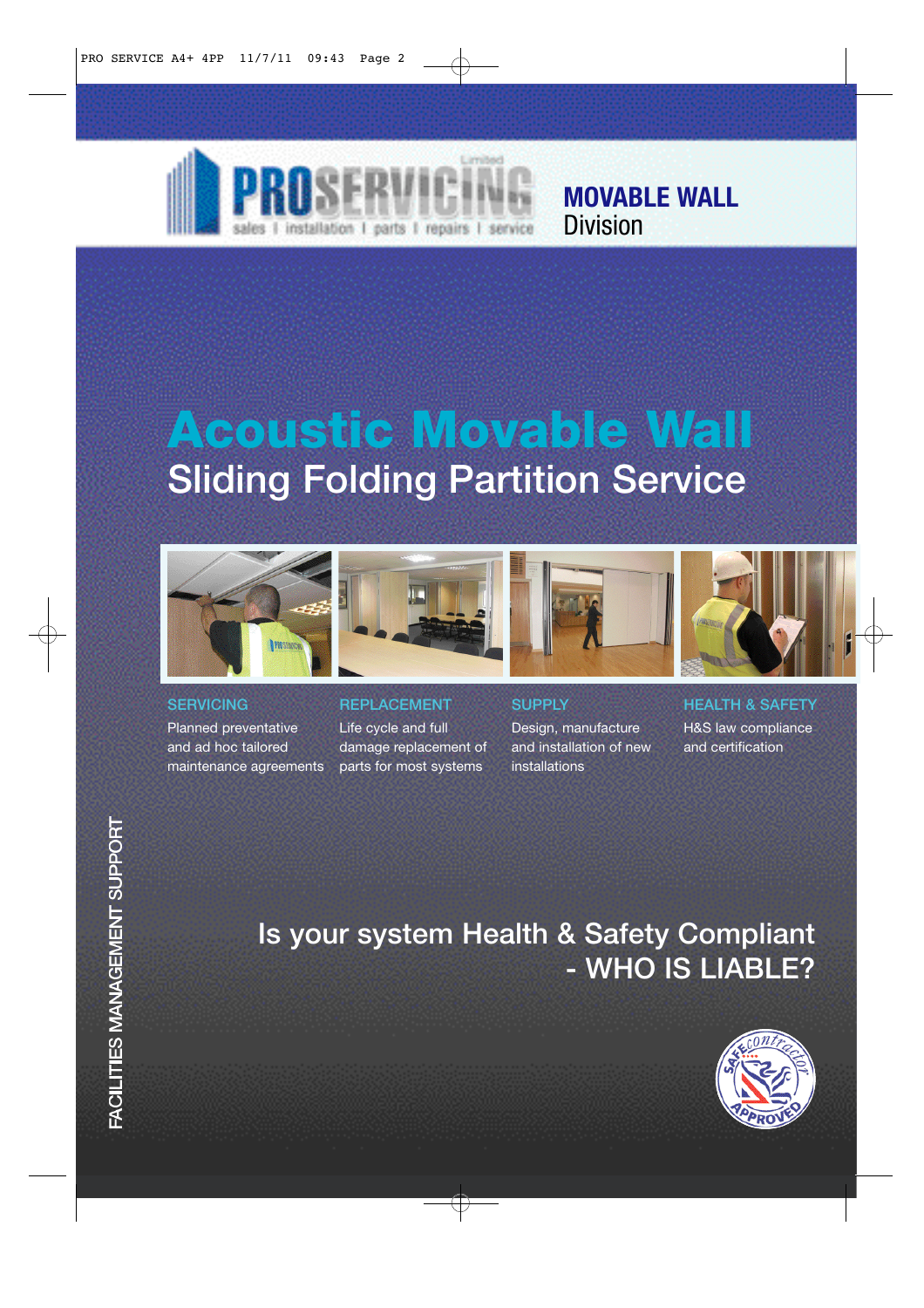

# ARE YOU LEGALLY COMPLIANT?

#### Relevant Legislation

Health & Safety at Work Act 1974

Workplace (Health & Safety & Welfare) Regs 1992

Provision of Work Equipment Regs 1998

Management of Health & Safety at Work Reas 1999

#### Benefits of regular maintenance:

Extend the life of your movable wall.

Comply with all H&S legislation.

Maintain acoustic integrity.

Continued safe operation for your staff.

Constant revenue stream from a functional wall.

#### The Provisions of Work Equipment 1998 Section 2 sub section 6 clause 2 states that

*"Every employer shall ensure that work equipment exposed to conditions causing deterioration which is liable to result in dangerous situations is inspected"*

*(a) at suitable intervals; and*

*(b) each time that exceptional circumstances which are liable to jeopardise the safety of the work equipment have occurred, to ensure that health and safety conditions are maintained and that any deterioration can be detected and remedied in good time.*

Therefore, it is a breach of statutory duty under health and safety law if you do not maintain, service and repair where necessary, your movable wall system. Regular maintenance of movable walls and sliding folding partitions is usually overlooked and the serious nature of track or roller failure greatly underestimated. Dependent upon size, individual panels can weigh anything between 50Kgs and 200Kgs which in the event of failure could cause death or serious injury, resulting in heavy fines or prosecution for failing to exercise a duty of care.

Subject to usage, we recommend that all movable walls and sliding folding partitions are serviced every 6-12 months.

It is your responsibility to ensure your movable walls and sliding folding partitions are serviced at least every 12 months. Without proof that you have complied with health and safety law, any liability as a result of accident or injury to the user, or those in the near vicinity of the wall, will be the site owner's or employer's responsibility.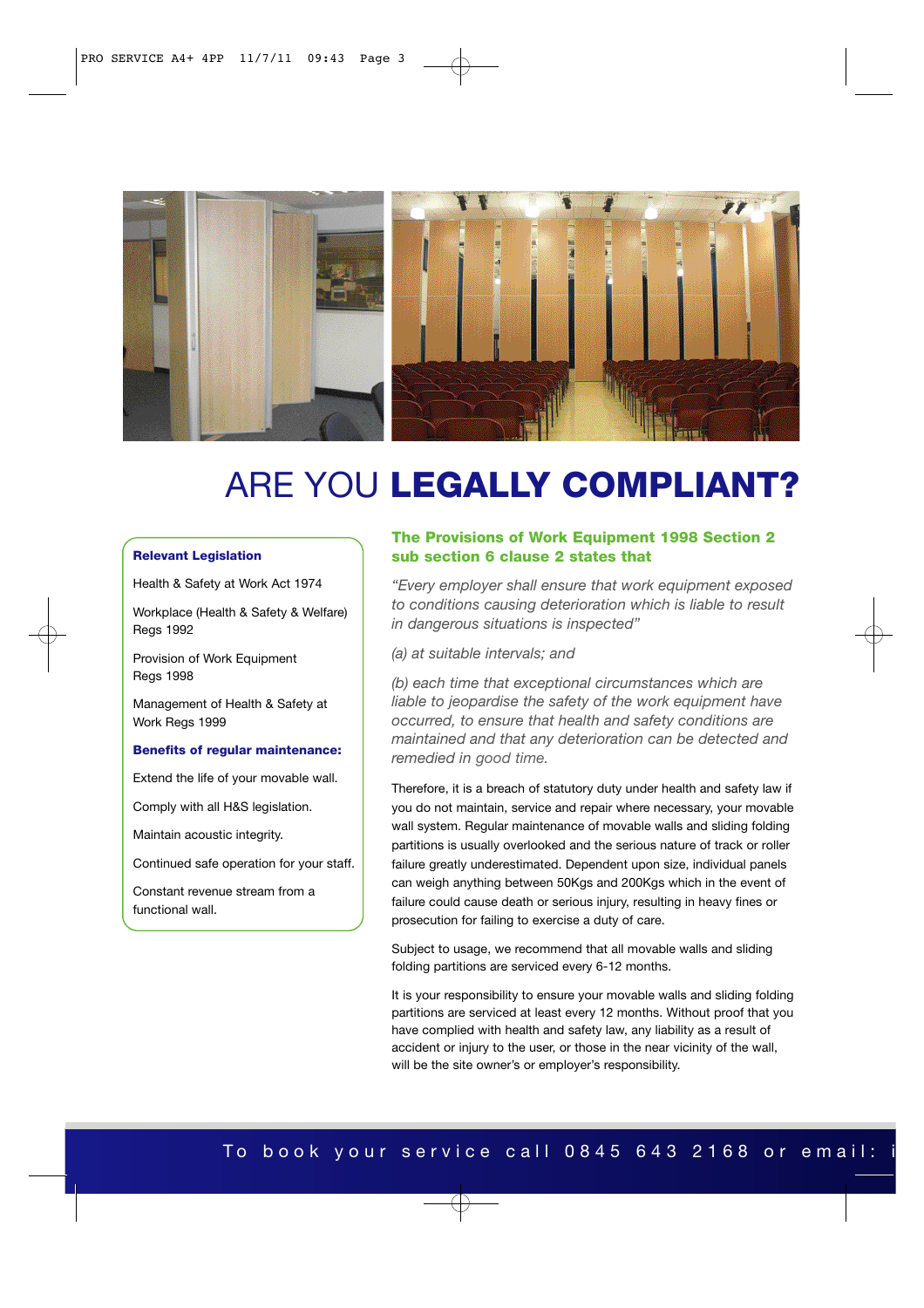Pro-Servicing are one of the industry's most dynamic and successful specialist companies offering tailored servicing, repair and replacement solutions throughout the UK. Our service includes:

#### Planned Preventative **Maintenance**

Our planned preventative maintenance service ensures the longevity of movable wall installations and reduces the likelihood that expensive repairs or a replacement wall are required.

By scheduling the maintenance period to suit the wall usage, Pro-Servicing usually identify and eliminate the cause of operational difficulties and excessive wear and tear.

Our experience shows that there is usually a marked reduction in the sound reducing performance as damaged or poorly working peripheral seals compromise the acoustic integrity. This causes complaints from users and in the worst case, loss of revenue as a result of poor acoustic performance.

#### Full Replacement

Movable walls and sliding folding partitions do have a life cycle and there is a point where maintenance and repair becomes either impossible or uneconomical.

Pro-Servicing boasts over 45 years combined movable wall experience in the design, supply and installation of movable walls and sliding folding partitions. Utilising this experience we will assist you in choosing the correct movable wall system and specification that matches your requirements.

### Repairs and Refurbishment

A complete replacement of a movable wall is usually unviable due to the supply and installation costs as well as the loss of revenue from having the wall system out of action for a prolonged period of time.

Pro-Servicing employ some of the most experienced movable wall engineers in the UK who are able to diagnose and repair most makes of movable walls and sliding folding partitions.

Where there has been external damage to panel faces, or just to keep up with changing environments, we are able to replace panel faces or decorate with bright, fresh colours. Additional finishes included pin boards, dry wipe white boards and wall papers.

### New Installations

Pro-Servicing offer a full inhouse design, supply and installation service to suit most applications ranging from high acoustic movable partitions to vinyl concertinas.

### Correct Operation

A large amount of repairs are as a result of incorrect operation by users. Movable wall panels are deceptively heavy due to the ease of operation but are capable of serious crush injuries. Your work place risk assessments should have taken this into account and state that only trained and authorised personnel may operate the wall.

Pro-Servicing will offer training on the safe and correct operation of your system to your staff.